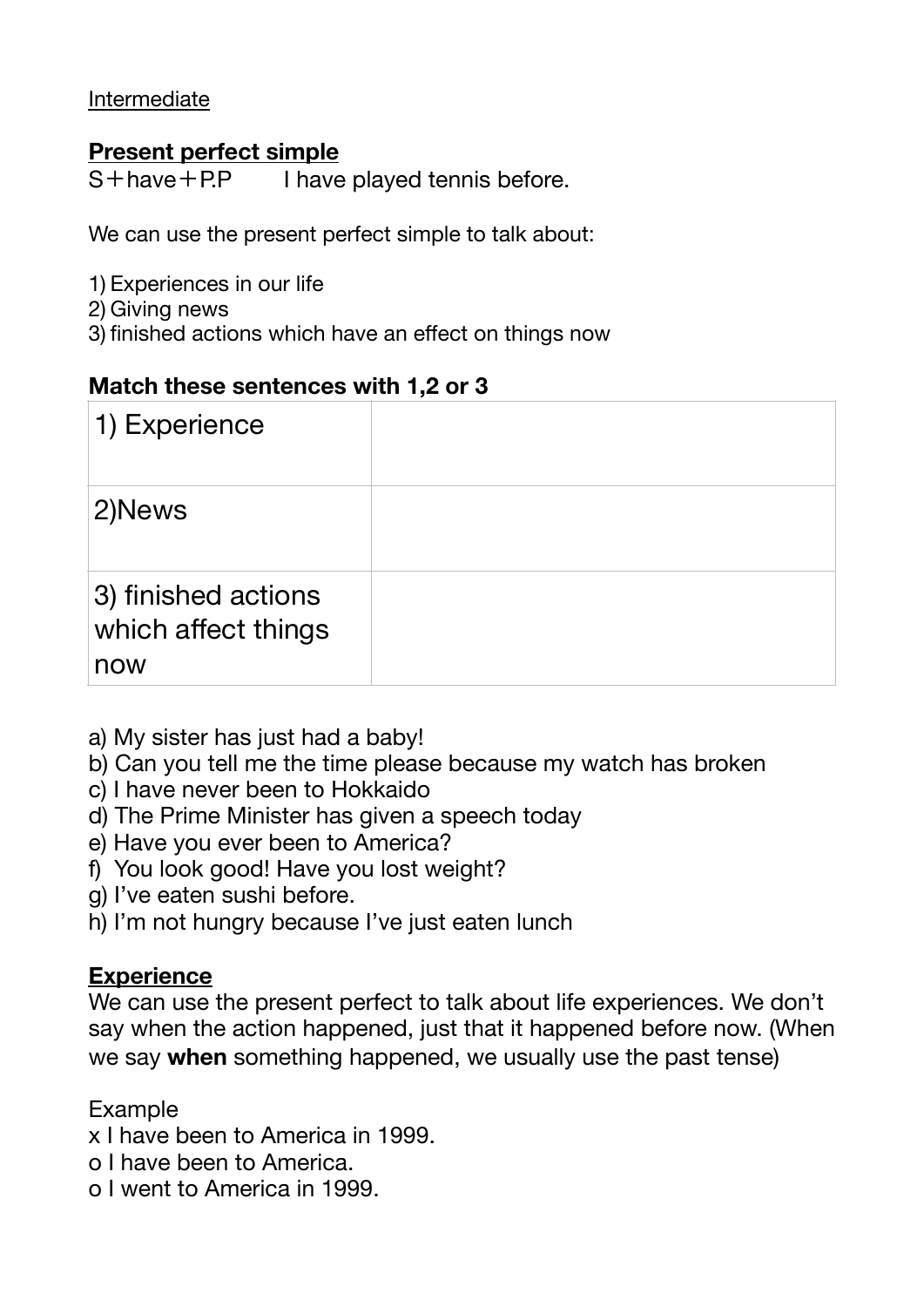Have you ever  $+$  (P.P)?

(Example)

Have you ever eaten fish and chips?

I have never  $+$  (P.P).

(Example) I've never been to Okinawa. Is it nice?

# **Task**

#### **Think of interesting experiences you've had**

| I have been to<br>I have eaten<br>I have drunk<br>I have met |  |
|--------------------------------------------------------------|--|
| I have never                                                 |  |
| Have you ever?                                               |  |

### **Giving news**

We can use the present perfect to talk about news, this can be news in your country, local area or personal news for you.

This actor has just made a new movie. I've started a new job recently. Scientists have seen a meteor pass by the Earth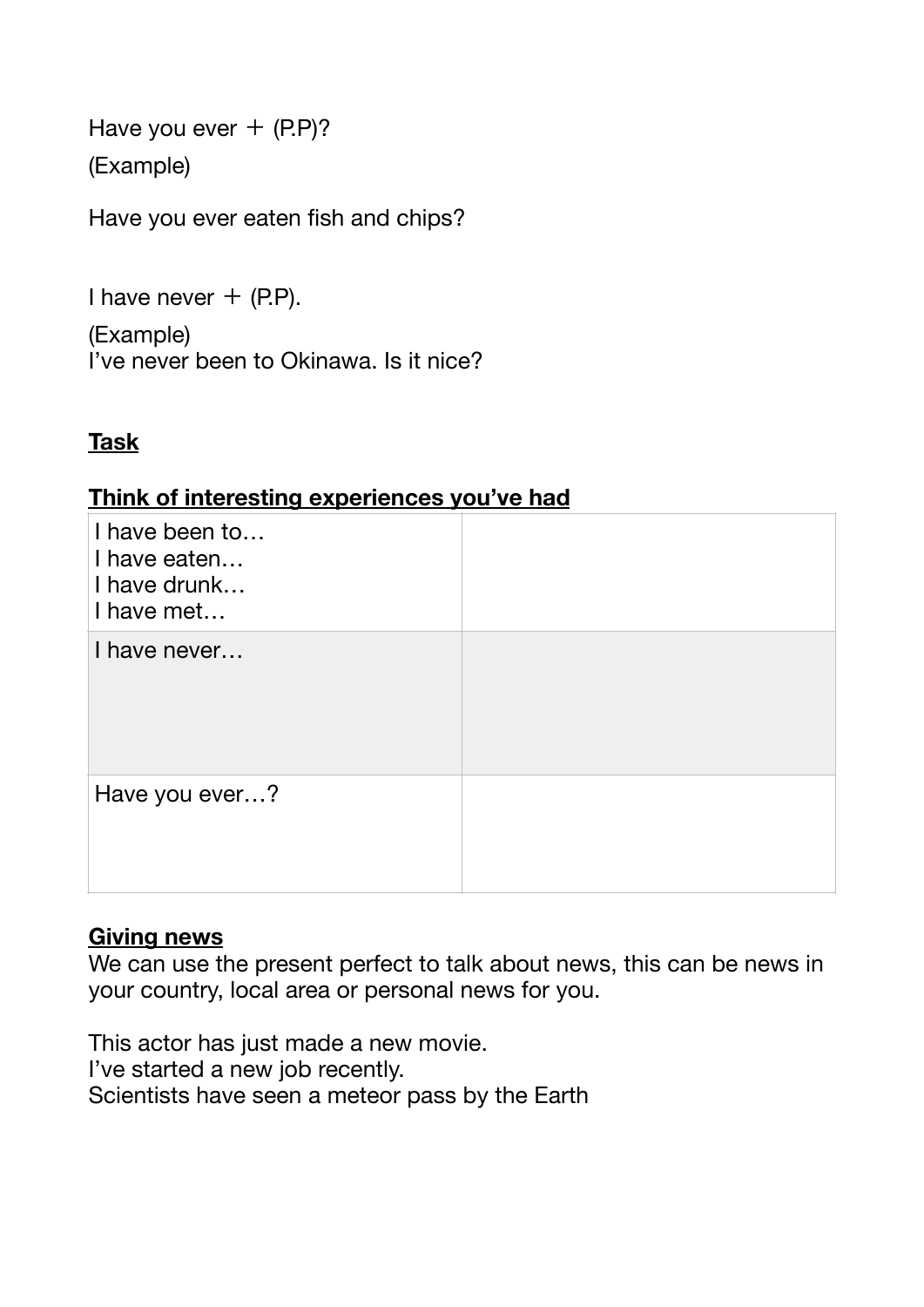# **Task**

What news has happened recently?

| <b>News</b>                   |                                            |
|-------------------------------|--------------------------------------------|
| In your hometown?             | (example) A new supermarket has<br>opened. |
| with your friends and family? |                                            |
| in your job?                  |                                            |
| in your country?              |                                            |
| in the world?                 |                                            |